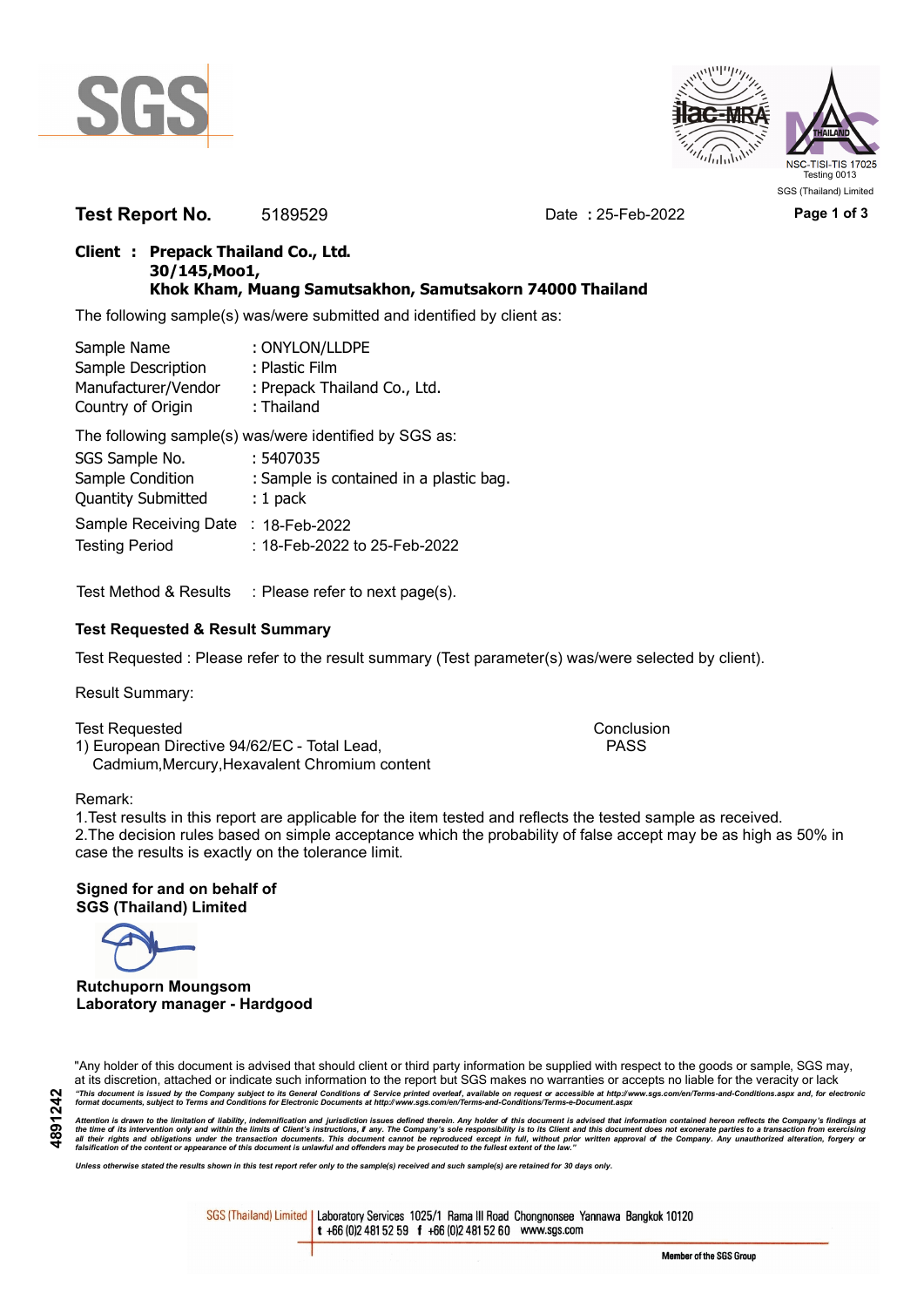



# **Test Report No.** 5189529 Date **:** 25-Feb-2022 **Page 2 of 3**

**TEST RESULTS**

## **European Directive 94/62/EC - Total Lead, Cadmium, Mercury and Hexavalent Chromium content**

Method: Pb, Cd: LBCH-16007 based on IEC 62321-5 edition 1.0 : 2013. Hg: LBCH-16007 based on IEC 62321-4 edition 1.1 : 2017. Analysis were performed by ICP-OES. Cr (VI): LBCH-18006 based on IEC 62321-7-2 edition 1.0 : 2017. Analysis was performed by UV-Vis.

| <b>Test Item</b>               | Result (1)<br>(mg/kg) | <b>Reporting Limit</b><br>(mg/kg) | <b>Permissible Limit</b><br>(mg/kg) |
|--------------------------------|-----------------------|-----------------------------------|-------------------------------------|
| Lead (Pb)***                   | <b>ND</b>             | 5                                 |                                     |
| Cadmium (Cd)***                | <b>ND</b>             | 5                                 |                                     |
| Mercury (Hg)***                | <b>ND</b>             | 5                                 |                                     |
| Hexavalent Chromium (Cr VI)*** | <b>ND</b>             | 8                                 |                                     |
| Total                          | <b>ND</b>             | $\overline{\phantom{a}}$          | 100                                 |
| Comment                        | <b>PASS</b>           | --                                |                                     |

Sample Description:

1. Clear plastic bag with multicolor printed

Note :

1. mg/kg = milligram per kilogram

2. ND = Not Detected

Remark: The test item(s) marked \*\*\* on test report is/are analyzed at SGS (Thailand) Limited, address: 41/16-20 and 41/23 Soi Rama III 59, Rama III road, Chongnonsee, Yannawa, Bangkok.

"Any holder of this document is advised that should client or third party information be supplied with respect to the goods or sample, SGS may, at its discretion, attached or indicate such information to the report but SGS makes no warranties or accepts no liable for the veracity or lack "This document is issued by the Company subject to its General Conditions of Service printed overleaf, available on request or accessible at http://www.sgs.com/en/Terms-and-Conditions.aspx and, for electronic<br>format docume

Attention is drawn to the limitation of liability, indemnification and jurisdiction issues defined therein. Any holder of this document is advised that information contained hereon reflects the Company's findings at<br>all th

*Unless otherwise stated the results shown in this test report refer only to the sample(s) received and such sample(s) are retained for 30 days only.*

SGS (Thailand) Limited | Laboratory Services 1025/1 Rama III Road Chongnonsee Yannawa Bangkok 10120 t +66 (0)2 481 52 59 f +66 (0)2 481 52 60 www.sgs.com